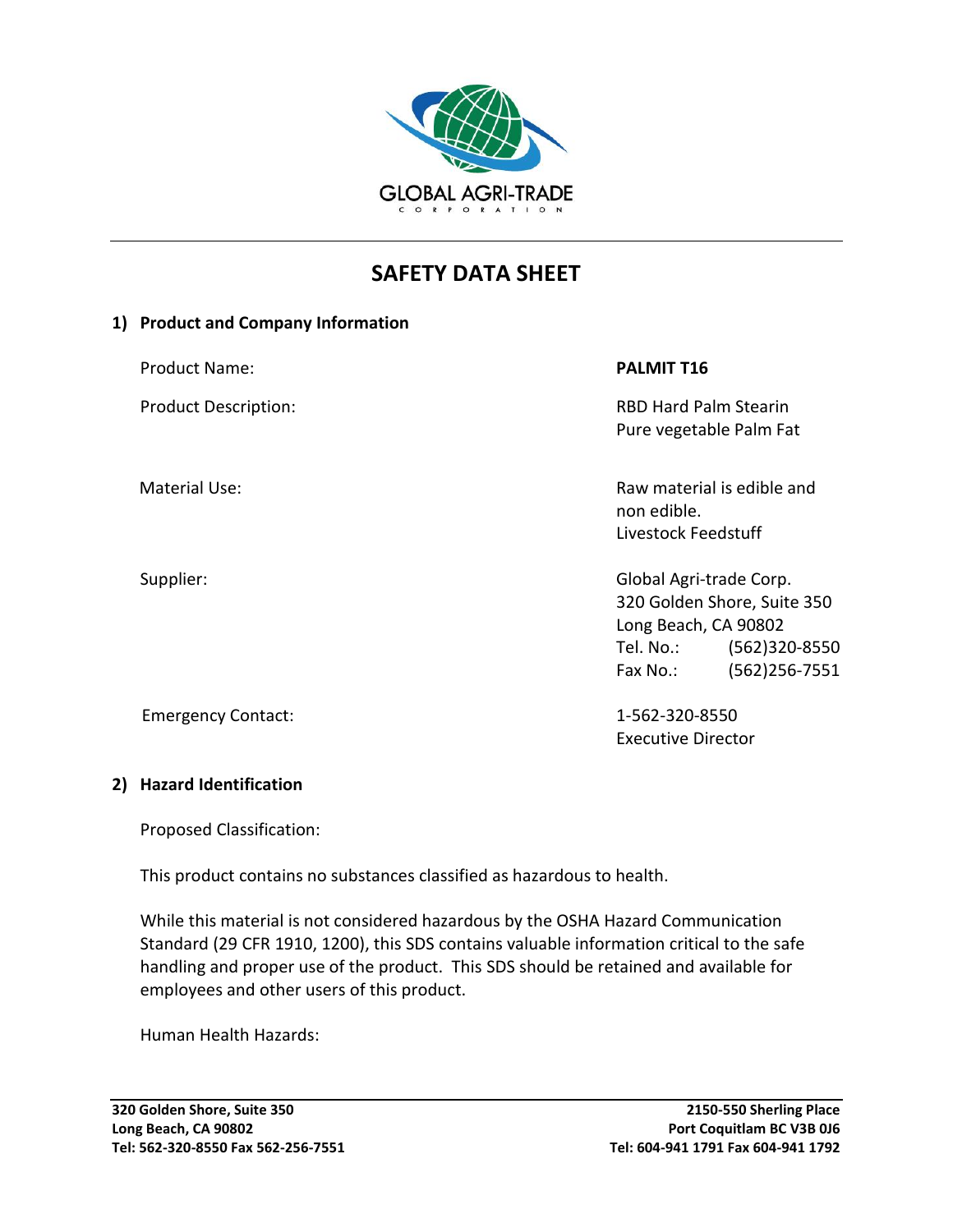

|    | a) Inhalation:                                | Dust can cause respiratory                                           |
|----|-----------------------------------------------|----------------------------------------------------------------------|
|    |                                               | tract irritation.                                                    |
|    | b) Skin Contact:                              | Can cause irritation.                                                |
|    | c) Eye Contact:                               | Can cause irritation.                                                |
|    | d) Ingestion:                                 | Not applicable.                                                      |
|    | Physical / Chemical Hazards:                  | Slight bland/tallow like<br>odor.                                    |
| 3) | <b>Composition/Information on Ingredients</b> |                                                                      |
|    | <b>Chemical Description:</b>                  | Mixture of Triglycerides.                                            |
| 4) | <b>First Aid Measures</b>                     |                                                                      |
|    | Inhalation:                                   | Move to open air.                                                    |
|    | Skin contact:                                 | Flush skin with water.                                               |
|    | Ingestion:                                    | No danger ingesting.                                                 |
|    | Eye contact:                                  | Wash with plenty of water.                                           |
| 5) | <b>Fire Fighting Measures</b>                 |                                                                      |
|    | Suitable Firefighting Equipment:              | Extinguishing foam, dry<br>powder, carbon dioxide.                   |
|    | <b>Personal Precautions:</b>                  | Wear appropriate protective<br>clothing.                             |
|    | <b>Environmental Protection:</b>              | Place in covered containers<br>for disposal in approved<br>landfill. |
|    | 6) Accidental Release Measures                |                                                                      |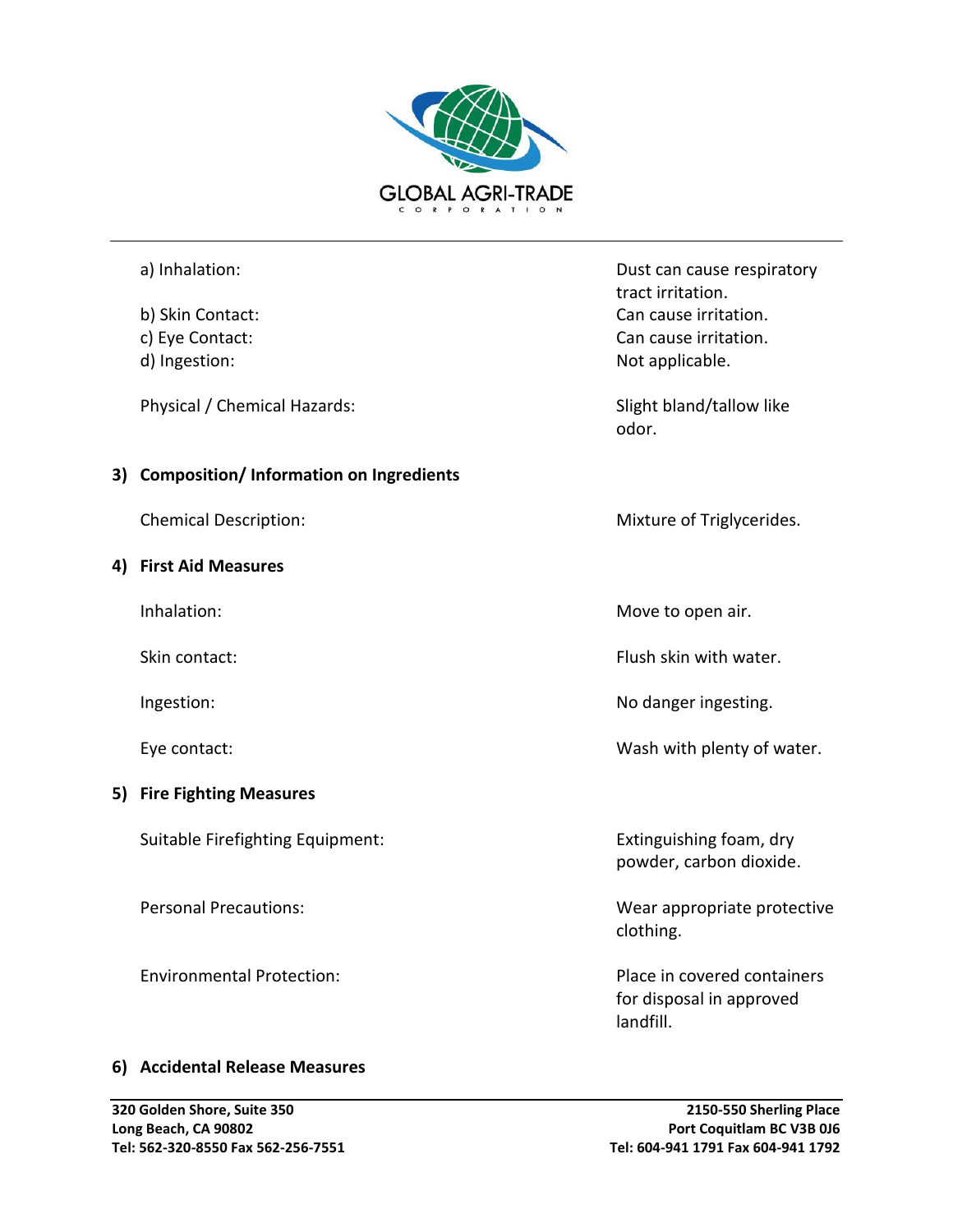

Personal Precautions: Wear dusk mask if dusting occurs; Feedstuff, no direct danger.

Environmental Protection: Minimize contamination of drains, surface and ground water.

Leak/Spill: Collect leakage in sealable containers, soak up with sand or other inert absorbent and remove to safe place. Dispose of in accordance with local, state and federal regulations.

#### **7) Handling and Storage**

Avoid contact with eyes; it is recommended to use gloves and wear goggles when handling; store in a cool and dry place; avoid extreme heat and cold.

Store away from strong alkalis and oxidisers. Temperature higher than necessary degrades quality at rates dependent on time and temperature of exposure. Exposure to ultraviolet light, especially sunlight must be minimized to prevent quality loss.

#### **8) Exposure Control/Personal Protection**

Personal Protection: Only required if exposed at high temperature, as the hot oil could cause burns. Wear appropriate protective clothing.

established.

Occupational Exposure: No limit has been

**320 Golden Shore, Suite 350 2150-550 Sherling Place Long Beach, CA 90802 Port Coquitlam BC V3B 0J6 Tel: 562-320-8550 Fax 562-256-7551 Tel: 604-941 1791 Fax 604-941 1792**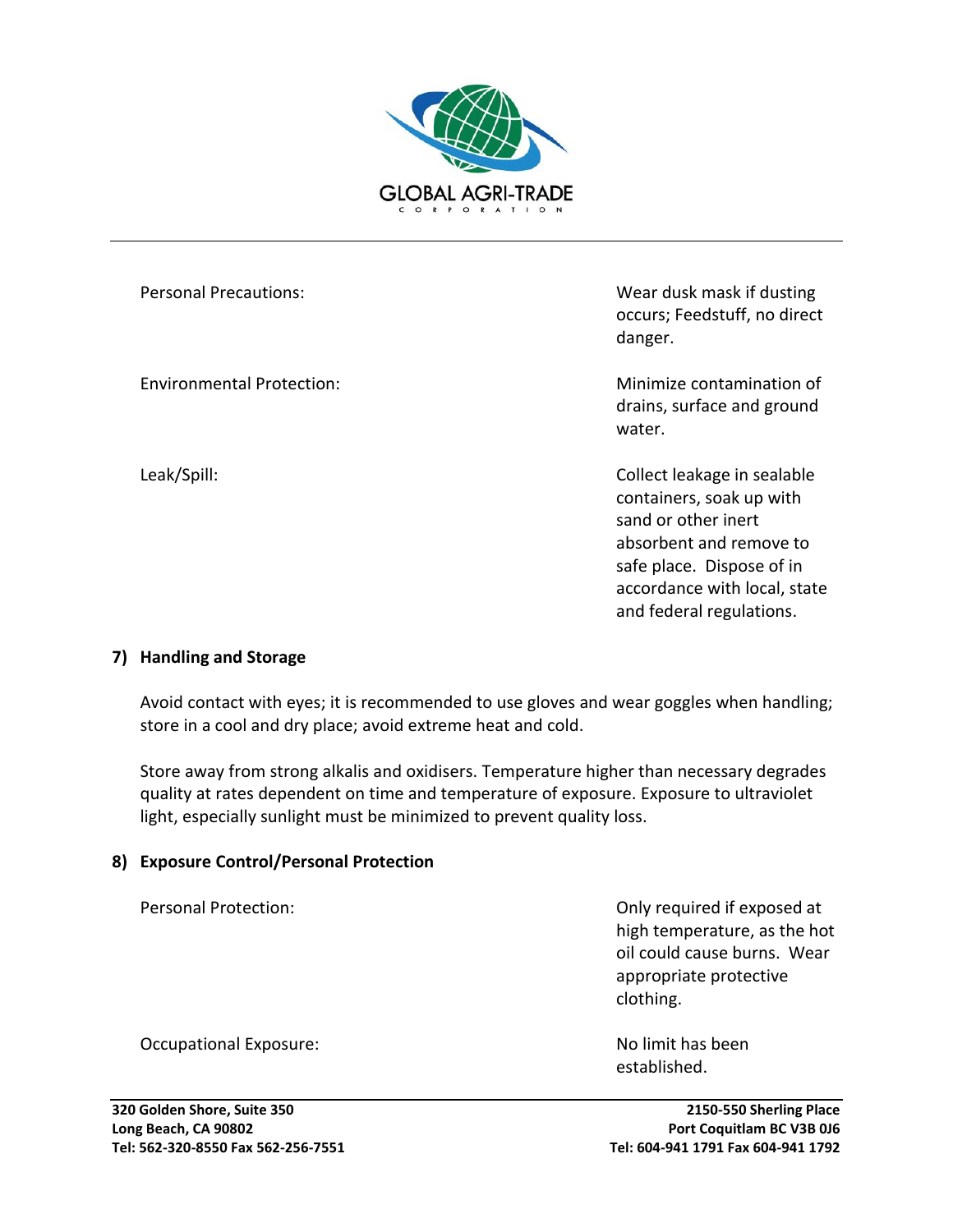

# **9) Physical and Chemical Properties**

|                              | Appearance:                                  | Waxy, white solid;<br>Beads or Flakes.                                                                                                                              |  |  |
|------------------------------|----------------------------------------------|---------------------------------------------------------------------------------------------------------------------------------------------------------------------|--|--|
|                              | Odor:                                        | neutral - bland                                                                                                                                                     |  |  |
|                              | Boiling Point °C at 760 mm Hg:               | > 300                                                                                                                                                               |  |  |
|                              | Melting Point, °C:                           | $58 - 60$                                                                                                                                                           |  |  |
|                              | Flash Point, °C (Pensky Martens closed cup): | > 270                                                                                                                                                               |  |  |
|                              | Auto-Ignition Temperature, °C:               | > 300                                                                                                                                                               |  |  |
|                              | Solubility in Water, g/100 ml at 20°C:       | none                                                                                                                                                                |  |  |
|                              | Density, g/ml at 75°C:                       | $0.88 - 0.90$                                                                                                                                                       |  |  |
| 10) Stability and Reactivity |                                              |                                                                                                                                                                     |  |  |
|                              | <b>Conditions to Avoid:</b>                  | Contact with strong oxidizing<br>agents, direct fire and strong<br>alkalis.<br>Precautions must be taken to<br>prevent potential dust<br>explosion during handling. |  |  |
|                              | <b>Decomposition Products:</b>               | Carbon, carbon dioxide and<br>carbon monoxide.                                                                                                                      |  |  |
| 11) Toxicology Information   |                                              |                                                                                                                                                                     |  |  |
|                              | <b>Acute Toxicity:</b>                       | None known.                                                                                                                                                         |  |  |
|                              |                                              |                                                                                                                                                                     |  |  |